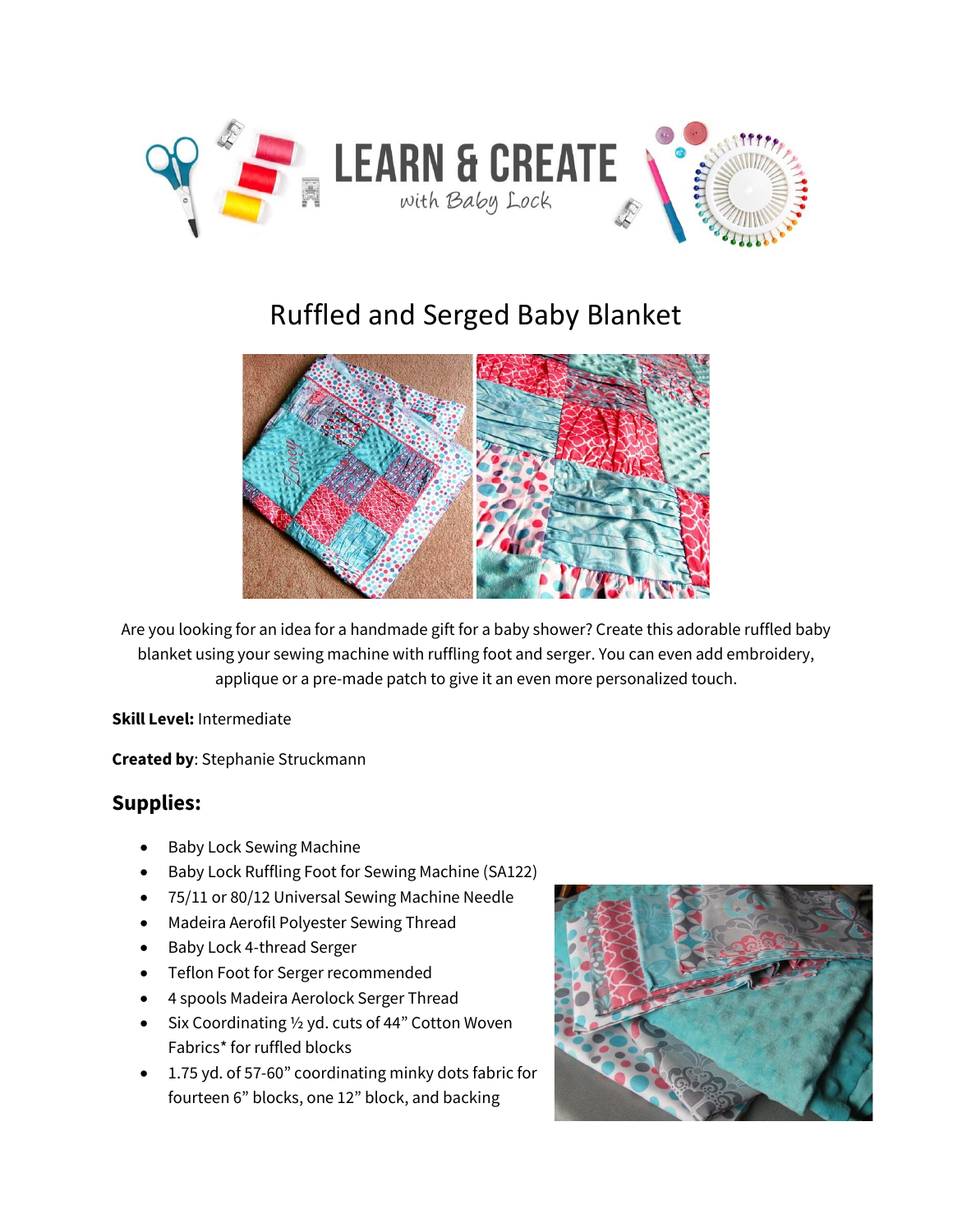- ½ yd. of 44" Cotton Woven Fabric\* for Front Sashing
- ½ yd. of 44" Cotton Woven Fabric\* for Back Sashing
- Wonder Clips highly recommended for securing fabric when serging
- Iron
- Optional: 5 yds. of 1/4" Rick Rack
- Optional: Baby Lock Embroidery Machine\*\*
	- o No embroidery machine? Consider embellishing the 12" square with applique or a soft pre-made patch!

\*Pre-washing cotton fabrics recommended because of sewing to a fabric that doesn't shrink

\*\* After cutting the 12" minky block (see below under the "Cutting" section), you can personalize it with embroidery before or after you stitch it into the blanket top. Use a medium-weight cutaway stabilizer on the back and a water-soluble topping for best results.

#### **The Blanket Layout:**

| Minky       | $\mathsf F$ | $\sf B$     | Minky       | $\mathsf C$  | Minky       | F           |
|-------------|-------------|-------------|-------------|--------------|-------------|-------------|
| E           | Minky       | F           | $\sf B$     | Minky        | $\mathsf C$ | Minky       |
| D           | E           | Minky       | F           | B            | Minky       | $\mathsf C$ |
| $\mathsf A$ | D           | E           | Minky       | F            | $\sf B$     | Minky       |
| $\mathsf C$ | $\mathsf A$ | D           | E           | Minky        |             | $\sf B$     |
| Minky       | $\mathsf C$ | $\mathsf A$ | D           |              |             | $\mathsf F$ |
| $\sf B$     | Minky       | $\mathsf C$ | $\mathsf A$ | D            | E           | Minky       |
| $\mathsf A$ | $\sf B$     | Minky       | $\mathsf C$ | $\mathsf{A}$ | D           | E           |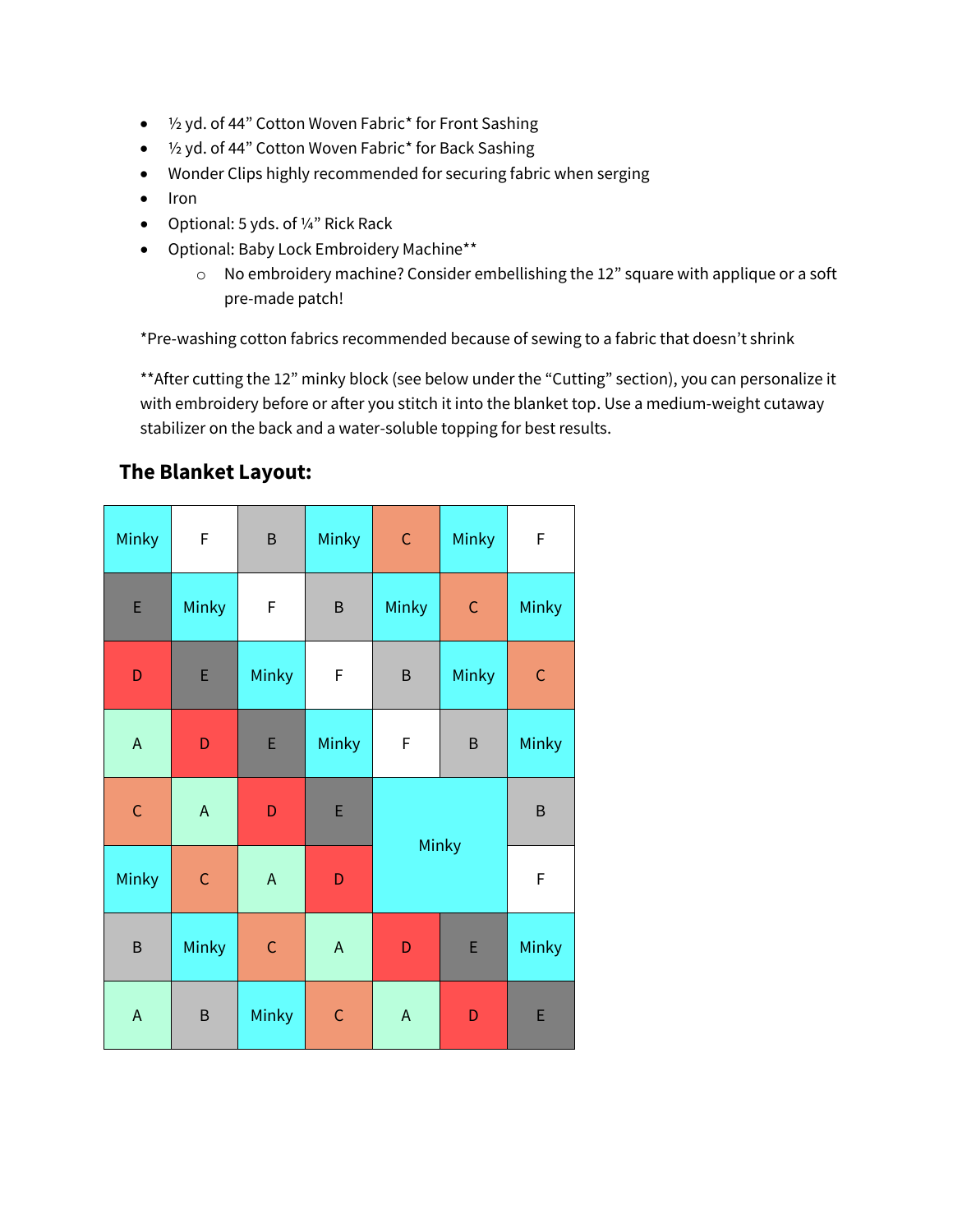## **Cutting:**

Six – 6" x 12" Cotton Woven Fabric A, D, E, F (6 from each fabric)

Seven – 6" x 12" of Cotton Woven Fabric B, C (7 from each fabric)

Fourteen –  $6"$  x  $6"$  squares of minky

One – 12" square of minky (\*optional - can be embroidered prior to or after stitching within the quilt top)

Four - 3" sashing strips cut from selvage to fold for the front and four for the back

## **Machine Setup:**

Set Sewing Machine up with sewing thread/bobbin with a CENTER needle straight stitch. Use a 75/11 or 80/12 machine needle. For starters, place the Ruffling Foot on your sewing machine (CENTER needle position is very important when using this foot)! Set the foot to gather per every 1 stitch and the depth of the gathers positioned at the 1 mark (this may be easier to set when the foot is off the machine). Set the stitch length on your machine to 3.0mm.



Set Serger up with serger thread for a standard 4-thread Overlock wide. Place the Teflon Serger foot on the machine if you have one. Set your stitch length to 2.5 and stitch width to 7.5. Differential Feed should be at N.

### **Instructions:**

1. Using the Ruffling Foot, gather along the long edges of all 38 of the 13" strips along both long edges. Line the fabric up within the guide of the foot according to the attachment instructions.

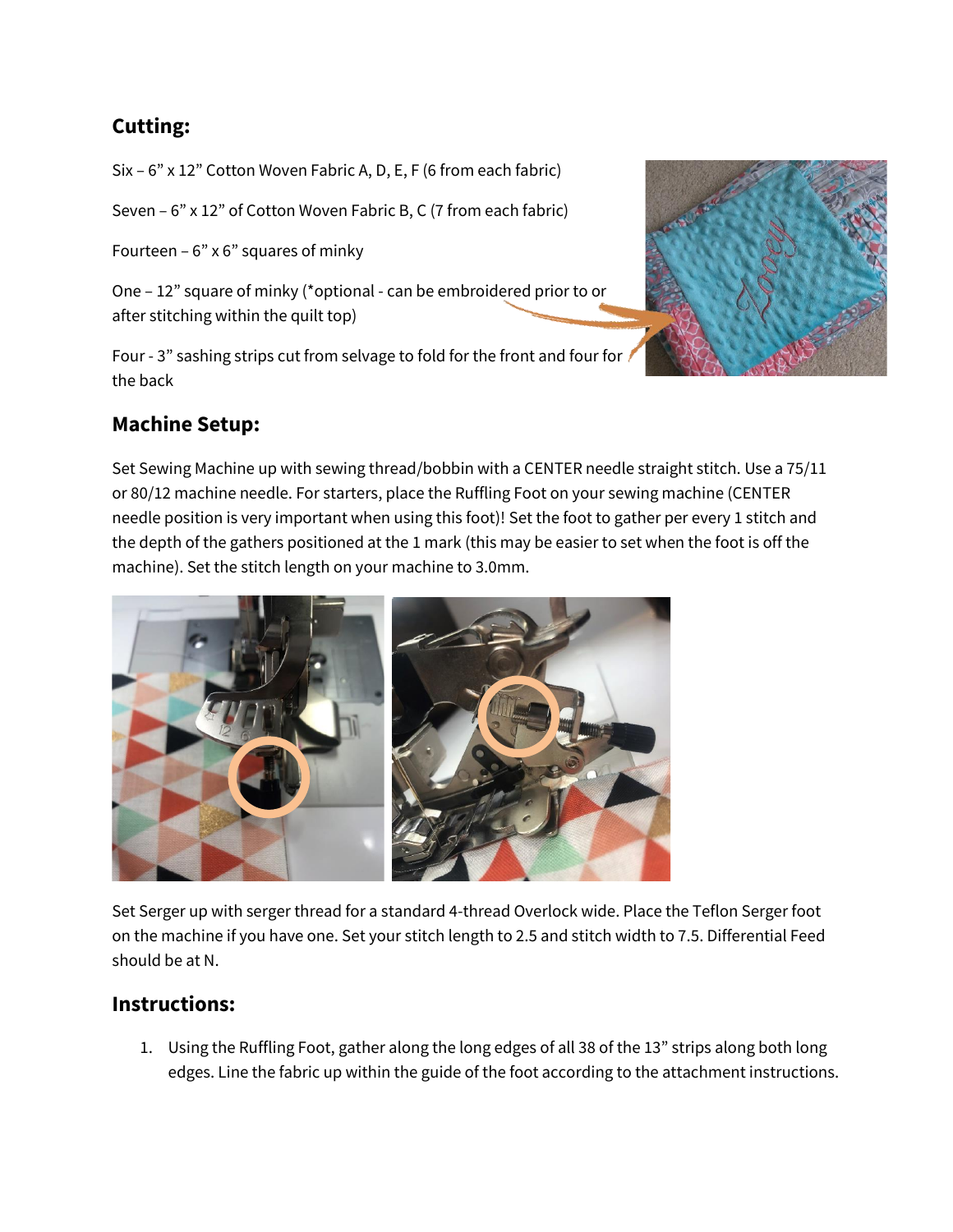

- 2. Gently and evenly press the gathers with a hot steam iron.
- 3. Carefully, square up and cut down each of the gathered strips to make them 6" x 6".
- 4. Arrange squares as desired. Note how the gathers are sometimes up and down and sometimes side to side.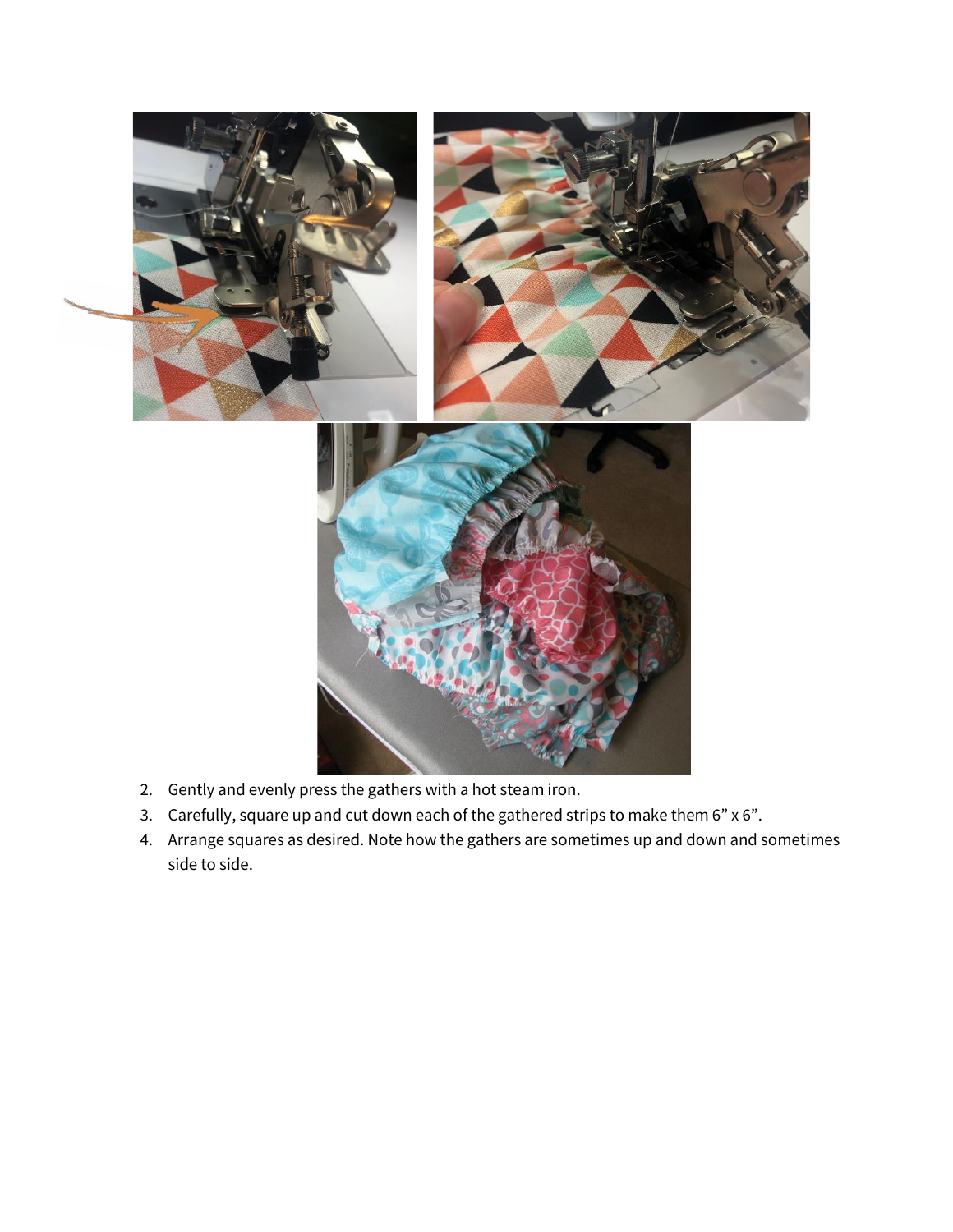

5. Stitch horizontal rows of blocks together with the 4-thread Overlock stitch on your serger, cutting nothing (or very minimally) off. Keep in mind that row 5 and 6 will involve stitching the first 4 small squares together on each row and stitching those 2 short rows together. Then, stitch the large square to that block of 8 small squares. Finally, stitch the final 2 small squares together as a column and stitch them onto the large square. You can use Wonder Clips to hold blocks together before stitching.

TIP: When stitching the minky fabric to the gathered cotton fabric, I preferred to serge with the gathered cotton fabric against the feed dogs and the soft fabric under the Teflon Foot for best feeding. Try both ways to see which one you like better and that allows for the fabric to flow under the foot best, keeping the gathers looking good and the minky fabric aligned with the gathered fabric.

- 6. Press seams in one direction, but opposite of the previous row so that the seams will nest when stitched together. Press with care as to not press out the dots on the minky fabric.
- 7. Next, serge all of the rows to each other (cutting nothing to very minimal off) to create the quilt top. I highly recommend using the Wonder Clips here to nest rows together and hold in place before stitching.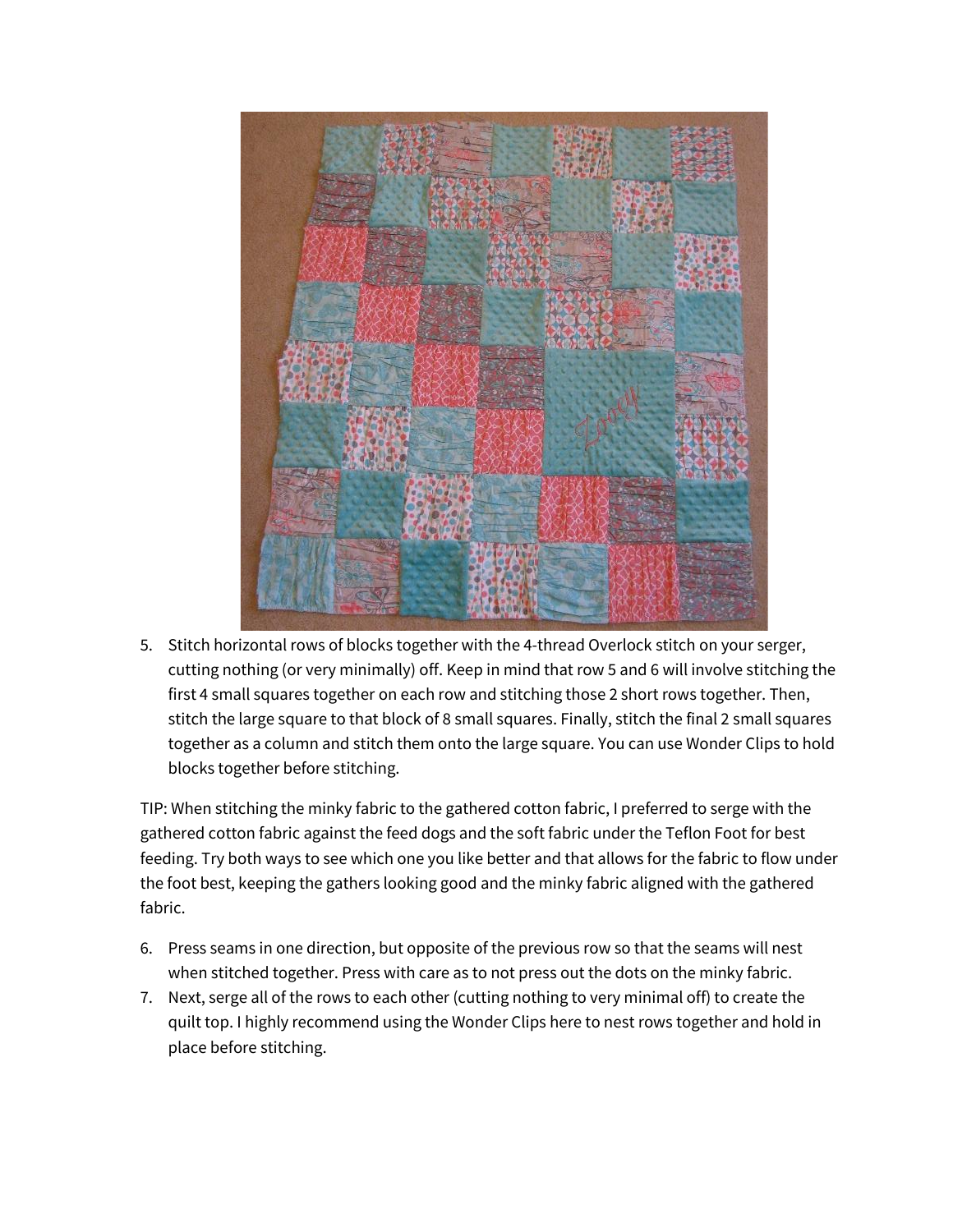

- 8. Square up the top and cut the minky fabric for the back to be the same size as the front. The quilt top should be in the realm of 39" wide by 44" long, but it may be slightly smaller or slightly bigger.
- 9. With the serger, stitch 3" sashings to the two longer sides of the quilt top and square them up.
- 10. Serge the additional 3" sashings to the top and bottom of the quilt top and square them up.
- 11. Press seam allowances towards sashings.
- 12. Repeat sashing steps for the back side.
- 13. Pair front of quilt to back of quilt and hold in place with Wonder Clips.
- 14. Using the serger or sewing machine (with standard foot back on back on the machine), stitch around the entire quilt with a  $\frac{1}{4}$ " to 3/8" seam allowance, leaving an opening in the bottom that is large enough to turn the blanket.
- 15. Turn blanket and press well. Press in a seam allowance along the opening too.
- 16. With a 3.0mm stitch length on the sewing machine (and the standard presser foot), topstitch an 1/8" from the edge around the entire perimeter (to also close the lower opening).
- 17. If using rick rack, stitch down the center of the rick rack, placing the rick rack just next to and outside of the seam that lies between the sashing and the blocks with like colored thread. Tuck and conceal the start and ends as you stitch. The corners of the rick rack turn surprisingly well! This stitch will also help hold the border in place. If not using rick rack, topstitch with a 3.0mm stitch length, about a ¼" next to and outside of the blocks perimeter seam. **With or without rick rack**, it is a good idea to pin through both layers of the blanket around this seam to make sure the top and bottom seams are aligned.
- 18. Lay the quilt out flat and place a pin at a number of small square intersections. Use a bar tack or a zig-zag stitch (set to 0 stitch length) several block intersections to "quilt" the blanket. The X marks below are recommended places to secure. After tacking in place, you're all done!